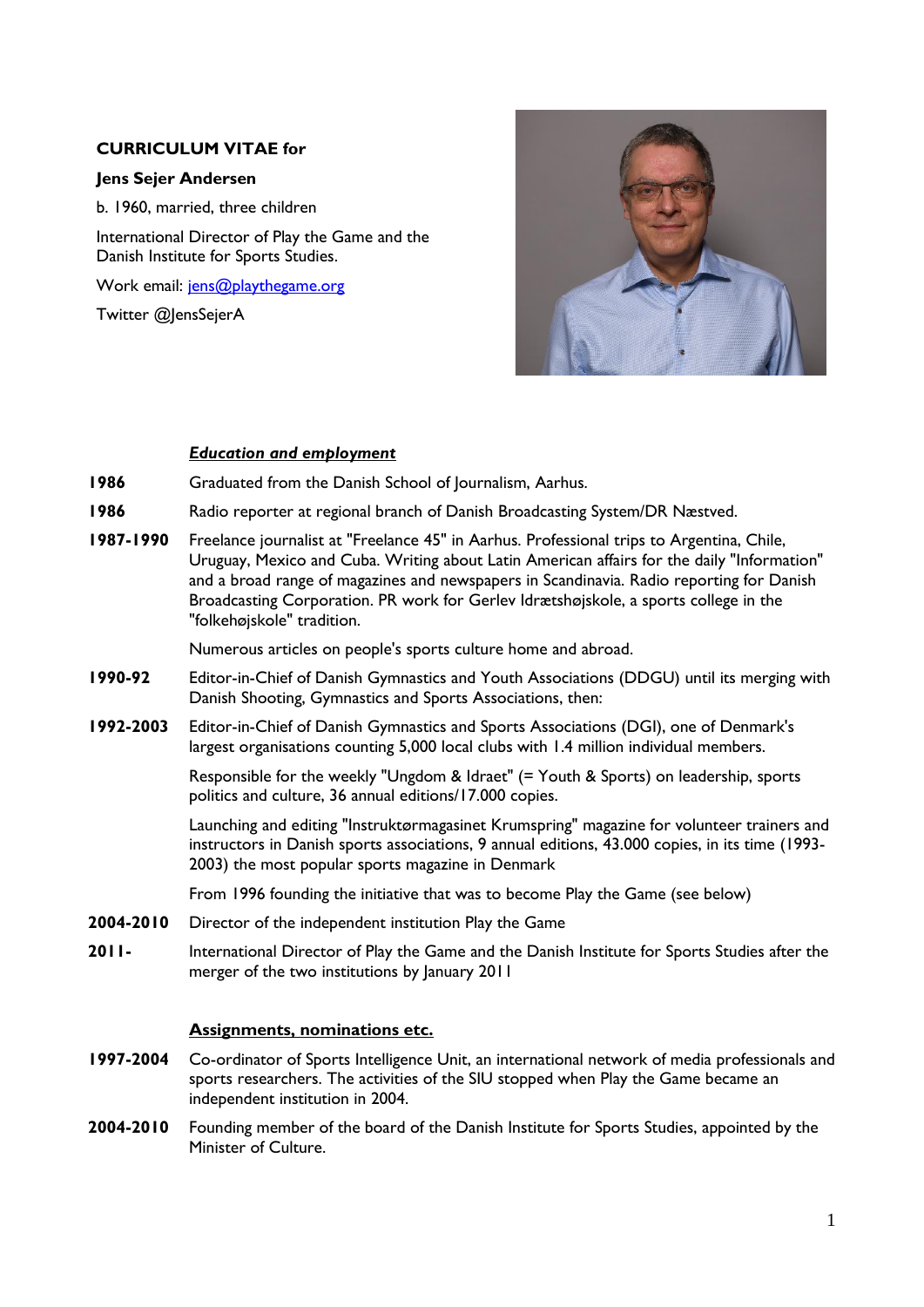| 2006-2009   | Member of the National Danish Council for Children, appointed by the Danish Minister of<br><b>Family Affairs</b>                                  |
|-------------|---------------------------------------------------------------------------------------------------------------------------------------------------|
| 2006-2017   | Editorial Board Advisor for the International Council of Sports Science and Physical<br>Education (ICSSPE)                                        |
| $2012 - 16$ | Observer at the Expert Group on Good Governance in Sport, established by the EU Council<br>of Ministers                                           |
| 2015-2016   | Observer at the Expert Group on Matchfixing, established by the EU Council of Ministers                                                           |
| $2013 -$    | Member of the Consultative Committee to the Enlarged Partial Agreement on Sport under<br>the Council of Europe                                    |
| $2014-19$   | Member of the Committee for the Jørn Møller's Play Award (Jørn Møllers Legepris),<br>honouring outstanding contributions to the promotion of play |
| 2014        | Member of the drafting committee for a revised UNESCO Charter on Sport and Physical<br>Education, nominated by the Danish Ministry of Culture     |
| $2015 -$    | Member of the Permanent Consultative Council of UNESCO's Intergovernmental<br>Committee for Physical Education and Sport (CIGEPS)                 |
| 2016-17     | Member of advisory commission analysing the structure of the Danish FA (Dansk Boldspil-<br>Union                                                  |
| 2016-20     | Chair of the Consultative Committee to the Enlarged Partial Agreement on Sport (EPAS)<br>under the Council of Europe                              |

## *Conferences and educational activities*

- **1987-2000** Lecturing at various Danish universities, folkehøjskoler, local associations, seminars etc.
- **1990-1995** Organiser of three mid-career training courses for Danish sports journalists
- **1997** Promoting and organising "Sport, Media and Civil Society" the first international press arrangement ever on sport as a popular cultural movement and on the journalist's professional dilemmas created by globalisation, hosting109 media professionals and sports researchers from 34 countries
- **2000- 2011** Organiser of six further world communication conference "Play the Game" aiming at raising the ethical standards of sports and promoting democracy, transparency and freedom of expression in world sport:
	- 2000, 2002 and 2005: DGI-byen, Copenhagen, Denmark
	- 2007: Reykjavik, Iceland, in co-operation with national youth organisation UMFI
	- 2009: Coventry, the United Kingdom, in co-operation with Coventry University
	- 2011: Cologne, Germany, in co-operation with the German Sport University Cologne
	- 2013: Aarhus, Denmark
	- 2015: Aarhus, Denmark
	- 2017: Eindhoven, the Netherlands
	- 2019: Colorado Springs, USA

Content of the 11 conferences is documented in video, audio, text and pictures at [www.playthegame.org](http://www.playthegame.org/)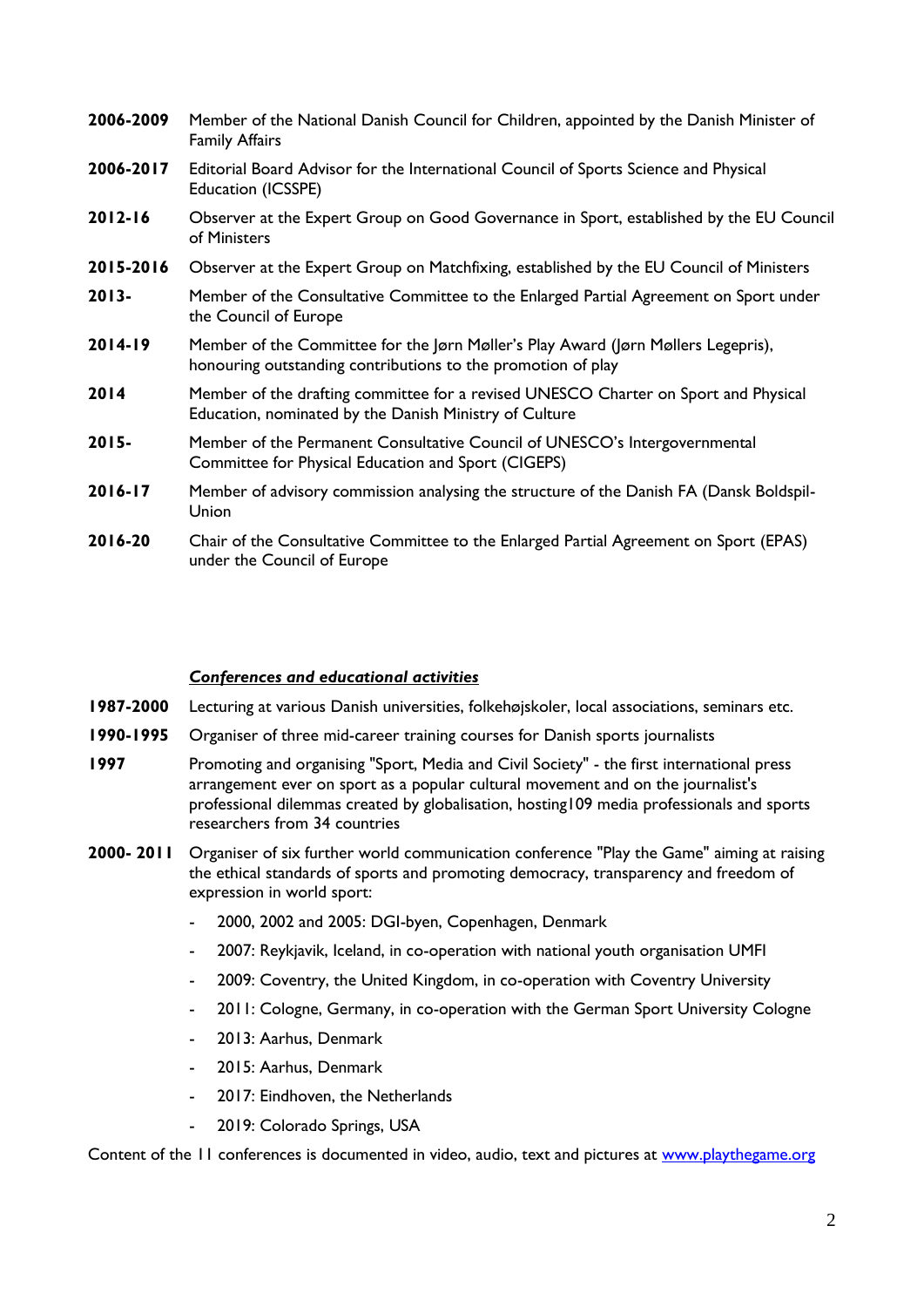Play the Game has co-hosted the following events in co-operation with Nordic Journalist Centre, media training institute UPDATE, Danish School of Journalism and Danish Institute for Sports Studies:

- One-day seminar "The Great Nordic Gambling War", Copenhagen, October 2006
- Week seminar for nordic journalists: "International idræt: I magtens hjerte" Lausanne, Switzerland, December 2006´
- Media training course "Sweat for Millions" (15 ECPT), 2007
- 10-weeks specialised course for graduating students at the Danish School for Media and Journalism
- "The Olympics in China: The Price of the Medal", international seminar at the University of Aarhus, June 2008
- **2008** On the occasion of the Beijing Summer Olympics 2008, Play the Game organized the intercontinental dialogue project "Play the Game for Open Journalism" in co-operation with the International Federation of Journalism.
- **2012** Coordinator of Play the Game/Idan's EU-project "Action for Good Governance in International Sports Organisations" in cooperation with European Journalism Centre and universities of Loughborough, Leuven, Utrecht, Cologne, Lausanne og Ljubljana.

The partners have decided to continue the project after the expiration of the EU grant in April 2013.

- 2012 Organiser of keynote plenary sessions for the 20<sup>th</sup> conference of the European Association for Sports Management, Aalborg, Denmark
- **2012** Organiser of "Mega-events and Democracy: Risks and Opportunities"/A Play the Game day in Brazil, 24 October, SESC Vila Mariana, São Paulo

#### *Speaking engagements in Denmark*

Over two decades a regular presenter, panellist and chairperson at sports political meetings, seminars and conferences etc. in Denmark organised by, among others:

Amnesty International, Anti-Doping Denmark, Danish Gymnastics and Sports Associations, Danish Institute for Sports Studies, Danish Olympic Academy, Danish School for Media and Journalism, DBU – Danish Football Association, Folkemødet Bornholm 2017, Gerlev Sports Academy, Lion's Club, National Olympic Committee and Sports Confederation of Denmark, Ollerup International Academy (INTAC), Rotary, Statsadvokaten for Økonomisk og International Kriminalitet,Team Denmark, Viborg Sports Academy, University of Aarhus, UPDATE.

### *International speaking engagements (\* = invited speaker)*

\* Co-organiser and speaker at Sports Millenium Seminar in Mauritius, organised by the Mauritian Sports Journalists Association, December 1999

\* Seminar "Stop Doping" in Cagliari, Sardinia, hosted by the Italian Olympic Committee (CONI), the Italian Ministry of Education and the Italian Soccer Federation's Youth Sector, September 2000

\* Anti-doping seminar for 400 Italian school teachers in Marina di Massa, organised by the Italian Ministry of Education, March 2001

\* IFJ (International Federation of Journalists) Sports and Global Media Conference in Athens, Greece, May 2004

ICSSPE Pre-Olympic Congress, Thessaloniki, Greece, August 2004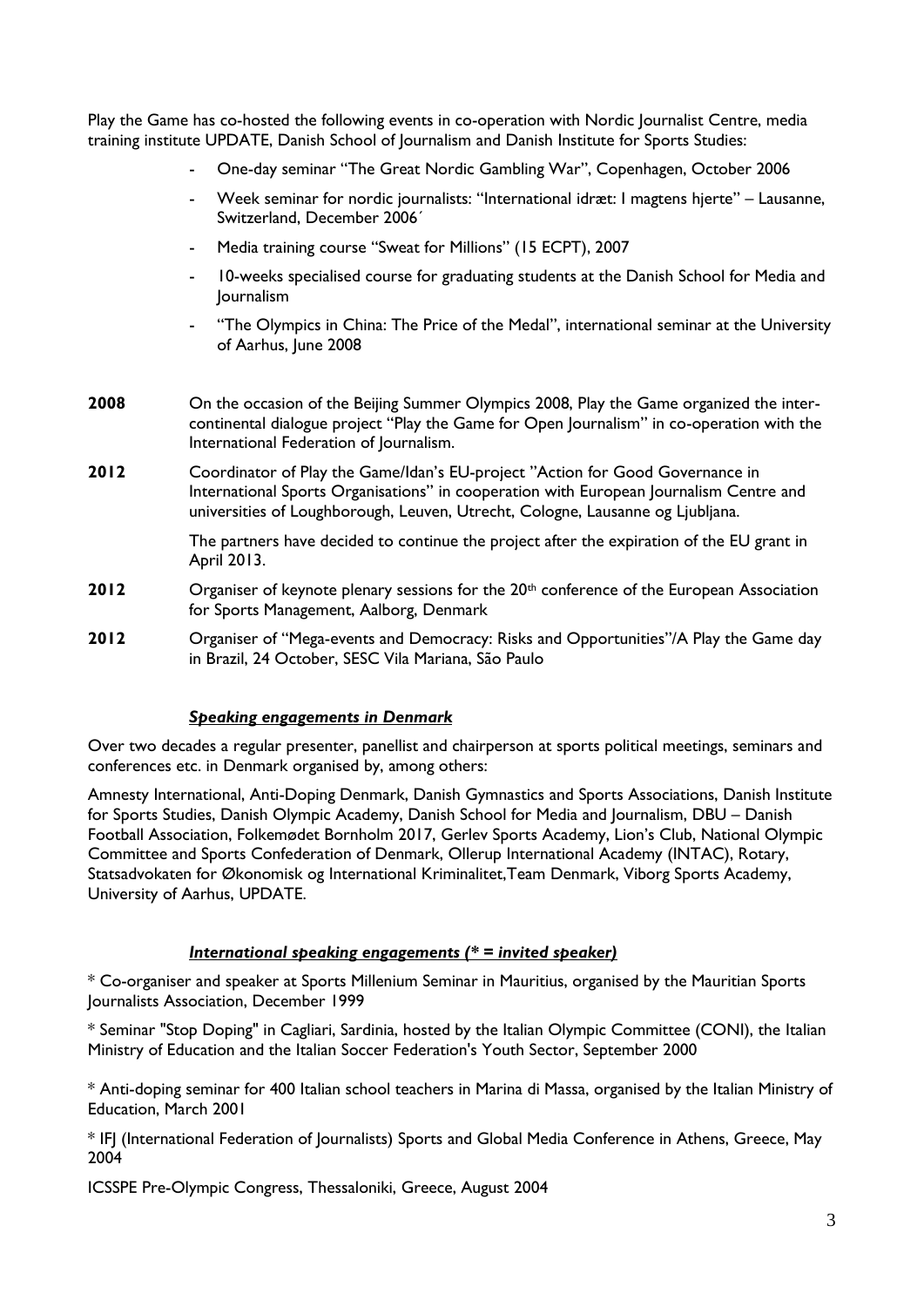\* International Forum for Sport and Development, Bad Boll, Germany, February 2005

\* Nordic Sports Summit, Oslo, Norway, September 2005

\* Seminar celebrating the 70th anniversary of professor Hans B. Skaset, Norwegian School of Sports Sciences, Oslo, Norway, November 2005

\* United Nations 2nd Magglingen Conference on Sport for Development and Peace, Switzerland, December 2005

\* "Play fair with sport", seminar organised by the Council of Europe and UEFA, Strasbourg, September 2006

\* 1st European Sport for All Congress, Portoroz, organised by ISCA, Slovenia, October 2006

\* 12th International Anti-Corruption Conference, Guatemala, November 2006

\* ICSSPE Seminar on "Career Development" for students at the University of Pretoria, South Africa, March 2007

University of Birkbeck, London, UK, April 2007

ISPHPES and ISSA conference, Copenhagen, August 2007

\* Seminar "Unter Druck: Qualitätssicherung im Sportjournalismus" organized by Sportnetzwerk at the University of Dortmund, Germany, February 2008

ICSEMIS Pre-Olympic Scientific Conference, Guangzhou, China, July 2008

\* Media launch of French edition of Declan Hill's "The Fix", Paris, France, September 2008

EASM conference 2008, Heidelberg, Germany, September 2008

\* Seminar "The Social Impact of Sport Governance & Management" Università Bocconi, Milano, Italy, November 2008

\* Seminar "Deporte, Política y Sociedad", University of Maracay, Venezuela, November 2009

\* International sports journalism seminar organised by Fundación Nuevo Periodismo Iberoamericano (FNPI), Medellín, Colombia, November 2009

\* University of Ljubljana, Slovenia, February 2010

\* UCSIA international workshop 'Sports, A Matter of Peace?' - University Antwerp, October 2010

\* Seminar organised by the European Journalism Centre and the EU Sports Unit on the occasion of the EU Sports Forum, Budapest, February 2011

\* International seminar "Deporte y Sociedad" organized by Salvemos Al Futbol, Buenos Aires, Argentina, June 2011

\* Seminar "Antidopaje y el desarrollo de valores a través del deporte" organised by the Ministry of Turism and Sport and the regional office of WADA, Montevideo, Uruguay, June 2011

\* 6th congress of Abraji, Brazilian Association of Investigative Journalists, São Paulo, Brazil, July 2011

\* Expert witness at parliamentary hearing on corruption in sport in Der Bundestag, Berlin, Germany, September 2011

\* 3rd international conference on young African football players, organized by Foot Solidaire, Lausanne, Switzerland, January 2012

\* "What can FIFA learn from the reform process at the IOC?", public lecture at Birkbeck, University of London, UK, 22 February 2012

Chairing sessions on the gambling market and on senior sport at EU conference SportVision 2012, arr. by ISCA, Anti-Doping Danmark, Danish sports confederations and the Ministry of Culture, Copenhagen, 19-20 March 2012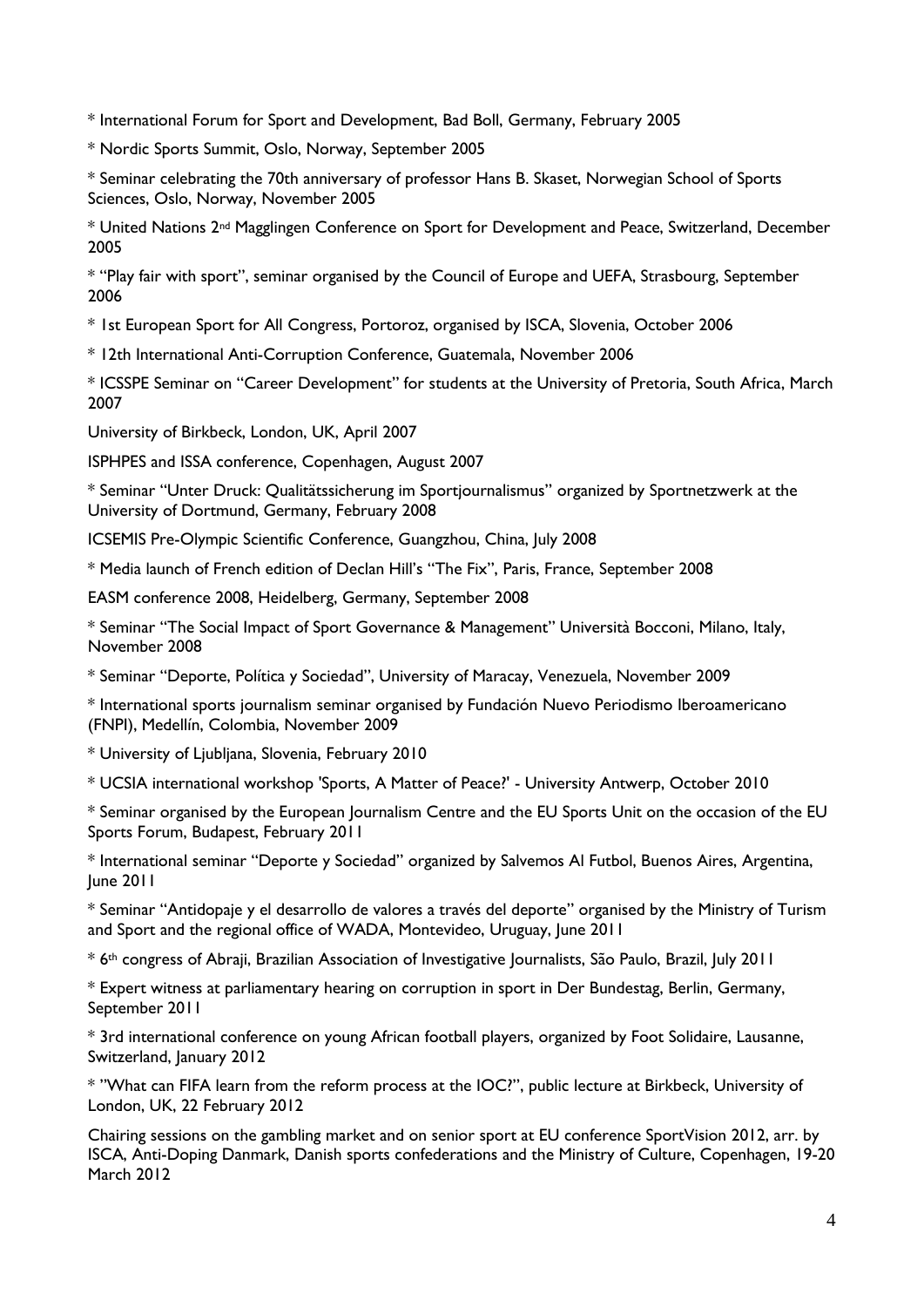\* "Ti minutter: Ti indgange til ti temaer du gerne må fortie i 2012" at seminar on the media coverage of the London 2012 Olympics, organized by the Section of Sport, Aarhus University, Denmark, 16 May 2012

Chairing and speaking at session on Action for Good Governance in International Sports Organisations, Sport&EU conference, IDHEAP, Lausanne, Switzerland, 21 June 2012

\* "Reforming sport – A point of no return?" at Master Student Seminar at the 20th EASM conference, Aalborg, Denmark, 17 September 2012

\* Keynote speech ""Seven sins of omission in sport: Challenges to academic and journalistic research" at the 20th conference of the European Association for Sports Management, Aalborg, Denmark, 19 September 2013

Chairing and hosting Play the Game symposium: "AGGIS – Towards a Global Governance Index for sports" at the 20th EASM conference, Aalborg, Denmark, 21 September 2012

\* "Reforming sport: A point of no return?", Askov Højskole, Denmark, 28 September 2012

Speaking, chairing and hosting at "Mega-events and Democracy: Risks and Opportunities"/A Play the Game day in Brazil, SESC Vila Mariana, São Paulo, 24 October 2012

\* Chairing round table on "Designed to Move"-campaign at Move2012, arr. by ISCA and SESC São Paulo, 26. October 2012

\* "Reforming sport: A point of no return?" at the 15<sup>th</sup> International Anti-Corruption Conference, organized by Transparency International and the Brazilian government, Brasilia, 9 November 2012

\* "The democratic movement culture and seven sins of omission in sport" at the15th International Anti-Corruption Conference, organized by Transparency International and the Brazilian government, Brasilia, 10 November 2012\* Expert witness at public hearing at the European Parliament on "Financial fair play and the fight against corruption in sport", Bruxelles, Belgium, 18 December 2012

\* Network meeting for compliance officers in major Danish-based companies, Ballerup, Denmark, 17 January 2013

\* Master of Ceremonies at 2-day "Unify & Go"-seminar under the "Designed to Move"-campaign, arranged by Nike, Portland, Oregon, USA, 20-21 February 2013

Speaking, chairing and co-hosting seminar "The Challenge for Europe in the Governance in Sport", Bruxelles, Belgium, 8 April 2013

\* Various lectures at Beijing Sport University and Capital University of Physical Education and Sport, 13-17 May 2013

\* Project examiner at the Executive Master in European Sport Governance (MESGO) programme, Frankfurt, 24 September 2013

\* Skype lecture for students at Loughborough University, UK, 17 February 2014

\* Three lectures at the 5th Sports Medical Science Courses at the Bangladesh Institute for Sports Sciences, Dhaka, 21-24 March 2014

\* Keynote "Good governance in sport: A real event" during Birkbeck Business Week, University of London, 26 June 2014

\* Keynote "Good Governance in Sport Requires Government Engagement" at the 13th Council of Europe Conference of Ministers Responsible for Sport, Magglingen, Switzerland, 18 September 2014

\* Public and student lectures "Global Challenges and Good Governance: Can Sport Deliver?" at Washington State University, annual NASSS conference, Portland, University of Colorado (Boulder), University of Michigan and Barry University, Miami, 4-18 November 2014

\* Keynote "Organised crime in sport: The threats from within" at ISPAC conference "Criminal Threats and International Answers in the Global Sports Industry", Milano, Italy, 12-13 December 2014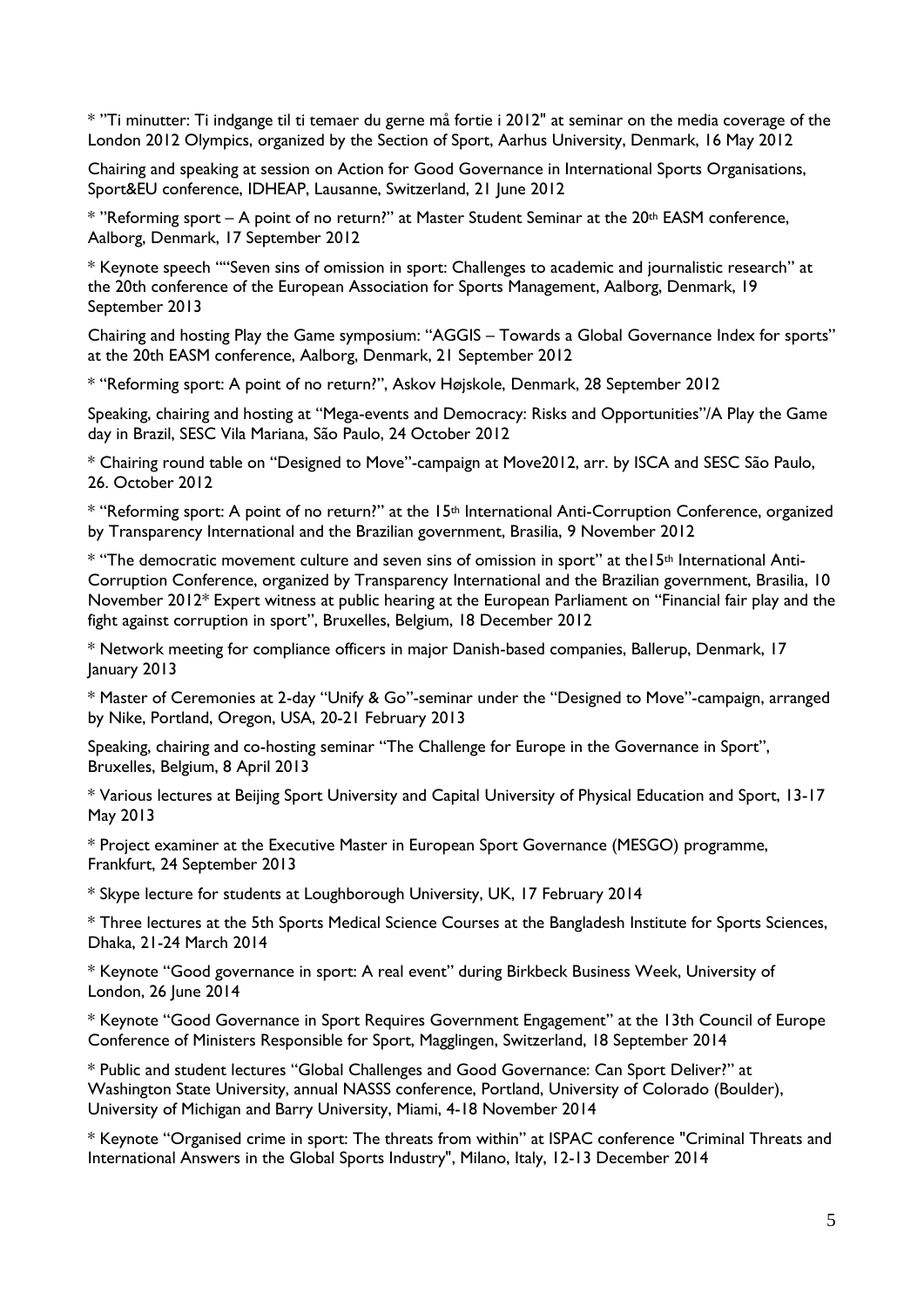\* Keynotes: "Mega-events and human rights: An indelible dilemma?" and "FIFA and Good Governance: Who Can Fix That Match?" – both at the University of Warsaw, Poland, 18 May 2015

\* Panelist at the FITS Forum, arr. International Center for Sports Security (ICSS), Geneva, Switzerland, 3-4 September 2015

\* Keynote "Global Sports Governance: Reform or Revolution?" 2nda conferencia de la Asociación Latinoamericana de Ciencias del Deporte, Educacion Fisica y Danza (ALCIDED), Juiz de Fora, Brazil, 16 September 2015

\* Keynote: "Global Sport: Reform or revolution", Academic Workshop by University of Lillehammer and Norwegian School of Sport Sciences, Lillehammer, Norway, 15 February 2016

\* Keynote: "Sports Governance Observer: World Sport in Urgent Need of Reform", 7th International Sport Business Symposium, Lillehammer, Norway, 16 February 2016

\* Panelist at plenary debate on "Good governance in sport", with Tibor Navracsics, Commissioner for Education, Culture, Youth and Sport, Edith Schippers, Dutch Minister of Health, Welfare and Sport, Patrick Hickey, EOC President, and Michael Van Praag, President of the Royal Dutch Football Association, at EU Sport Forum 9-10 March, Den Haag, the Netherlands.

\* Expert statement at meeting in EPAS task force on sports corruption, Paris, France, 8 April 2016

\* Keynote: "The Power of the Word in a Culture of Silence", PINC 17, Zeist, the Netherlands, 10 May 2016

\* Expert statement at PACE hearing on Sports Governance, Council of Europe, Strasbourg, France, 22 June 2016

\* Keynote at EASM 2016 (European Association for Sports Management), Warsaw University, Poland, 9 September 2016.

\* Panelist, debate on sports governance at World Forum for Ethics and Leadership in Sport, Zürich, Switzerland, 16 September 2016

\* Panel chair, discussion on James M. Dorsey's PhD "The Turbulent World of Mideast Soccer", University of Southern Denmark, Odense, 22 September 2016

\* Lecture "Global Sport: Reform or revolution?" for international journalist students at Danish School for Media and Journalism, Aarhus, 26 September 2016

\* Keynote "Global Sport: Reform or revolution?" for News Media Coalition, AFP, Paris, France, 30 September 2016

\* Keynotes "El deporte munidal: Reforma o revolución?" and workshops on "Arreglo de partidos: Sombra del deporte y de la sociedad" at 1) Conferencia Internacional del Deporte, Universidad del Valle, Calí, 2) Reunión de Investigadores. Escuela Nacional del Deporte, Cali, y 3) Universidad de Ciencias Aplicadas, Bogotá – 20-24 October 2016

\* Keynote "Investigative sports journalism: Through the glass ceiling?" at annual meeting for EBU Radiosport, Prague, Czech Republic, 9 November 2016

\* Keynote "A career in sport: A threat to your reputation?" at ICSSPE seminar "Paths to Success", Berlin, Germany, 25 November 2016

\* Lectures on sports governance, match-fixing and sports policy making for students at AMOS Business School, London, UK, 25 January 2017

\* Keynote "Good Governance in the Fight against Doping: What is the Perception from the "Outside"?" at WADA's annual symposium, Lausanne, Switzerland, 14 March 2017

Chairing "Hands on, hands off? The role of politicians in reforming sports governance", public hearing organised jointly by the Parliamentary Assembly of the Council of Europe and Play the Game, Aarhus, Denmark, 3 April 2017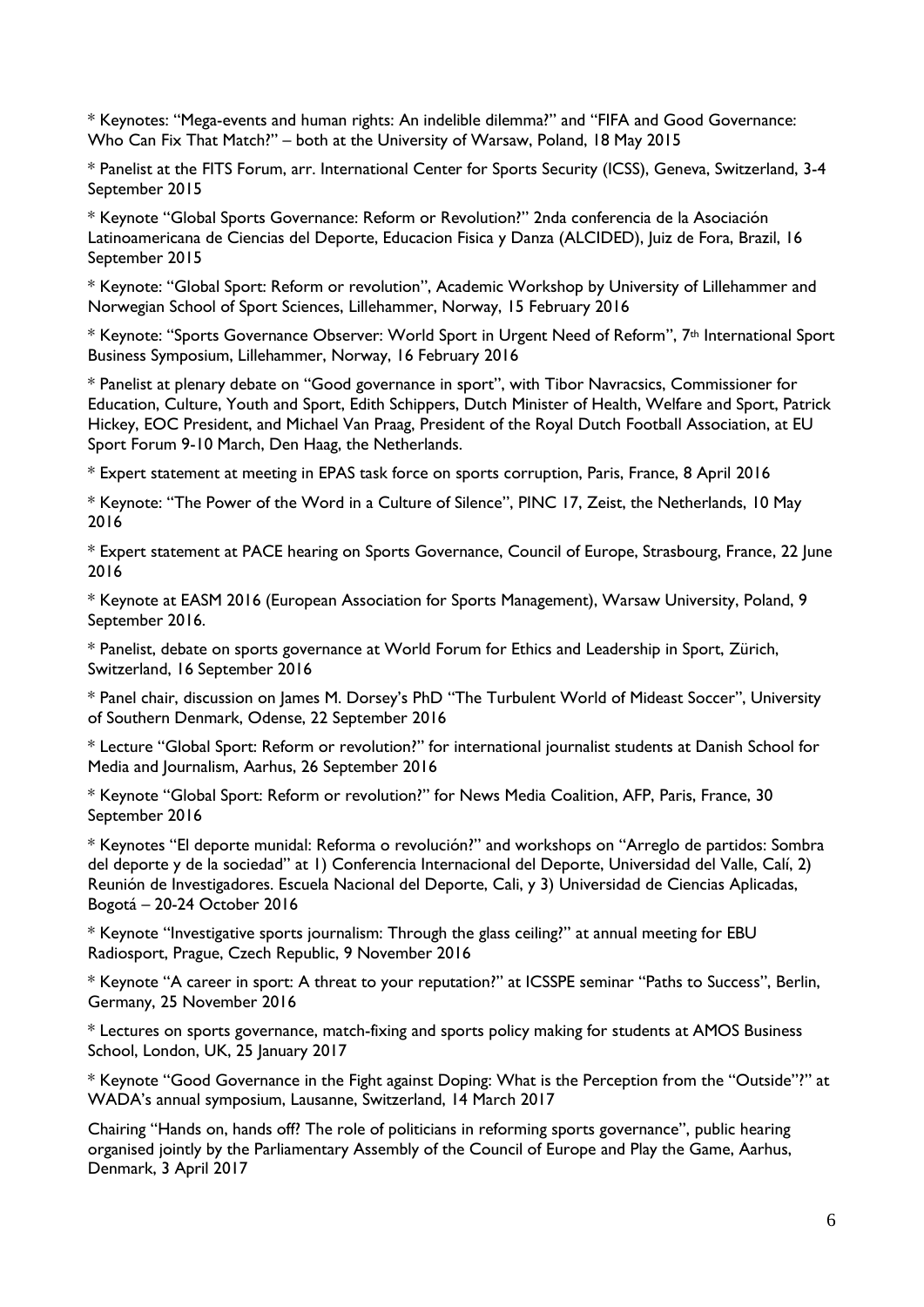\* Panellist in debate on "Sport and the Good News Story", SportAccord Convention, Aarhus, 5 April 2017

\* Chairing high level panel on "High-level panel discussion: Why do we need to be concerned about diversity in sport?", 10th Anniversary Conference of EPAS, Limassol, Cyprus, 11 May 2017

\* Panellist in Expert Forum on sports integrity at UNESCO's ministerial conference MINEPS VI, Kazan, Russia, 13 May 2017

\* Keynote "The unsung heroes that bring us out of the dark" at UNESCO's ministerial conference MINEPS VI, Kazan, Russia, 15 May 2017

\* Webinar on doping governance for iNADO members, 31 August 2017

\* Panellist in thematic debate in plenary - "Governance of the International Convention against Doping in Sport" at UNESCO's 6th Conference of Parties, Paris, France, 26 September 2017

\* Speech via Skype to Commonwealth Advisory Body on Sport (CABOS) Annual Meeting, 12 October 2017

\* Keynote "The athlete's right to have a voice" at WADA's 1st Global Athlete Forum, Calgary, Canada, 4 June 2018

\* Speaker at "Making a quantum leap towards political and legal commitments in the fight against the manipulation of sports competitions thanks to the Macolin Convention", Informal Networking Event organised by EPAS and the Ministry of Sports of the Russian Federation, Moscow, 14 June 2014

\* "The many benefits of better sports governance" at the national seminar in Romania under the National Sports Governance Observer project, Universitatea Naţională de Educaţie Fizică şi Sport, Bucharest, Romania, 22 June 2018

\* Keynote "Good governance: A move towards trust and engagement" at governance seminar at FIDE's Chess Olympiad, Batumi, Georgia, 29 September 2018

\* "Putting on the gloves and fighting corruption in sport" at the national seminar in Poland under the National Sports Governance Observer partnership, Warsaw, Poland, 1st October 2018

\* Closing speech at the Council of Europe's 15th Sport Ministerial Conference in Tbilisi, Georgia, 16 October 2018

\* "Putting on the gloves and fighting corruption in sport" at the national seminar in Norway under the National Sports Governance Observer partnership, Oslo, Norway, 25 October 2018

\* Keynote "La lucha para mejor governanza en el deporte" at the 1st National Congress on Sports Governance, Bogotá, Colombia, 15 November 2018

\* Keynote "Retos Abiertos para el Deporte Global" at the 1<sup>st</sup> National Congress on Sports Governance, Bogotá, Colombia, 16 November 2018

\* Speech at Premio Anuario Sou do Esporte, Rio de Janeiro, Brazil, 21 November 2018

\* Keynote "La lucha para mejor governanza en el deporte" at Simpósio de Governança em Organizações do Esporte Rio de Janeiro, Brazil, 22 November 2018

\* Rapporteur from governance project workshop at the Erasmus+ Cluster Meeting on Integrity in Sport, Brussels, Belgium, 5 December 2018

\* Chairing session at WADA's presidential candidate Witold Banka's roundtable with athlete representatives, Warsaw, Poland, 5 September 2019

\* Keynote "Corruption in sport: changing everything so everything can stay the same?" at MESGO, Frankfurt, Germany, 25 September 2019

\* Presentations on National Sports Governance Observer and major event policies at EU Expert Group on Sports Integrity and subsequent Peer Learning Activity, Sofia, Bulgaria, 12-14 November 2019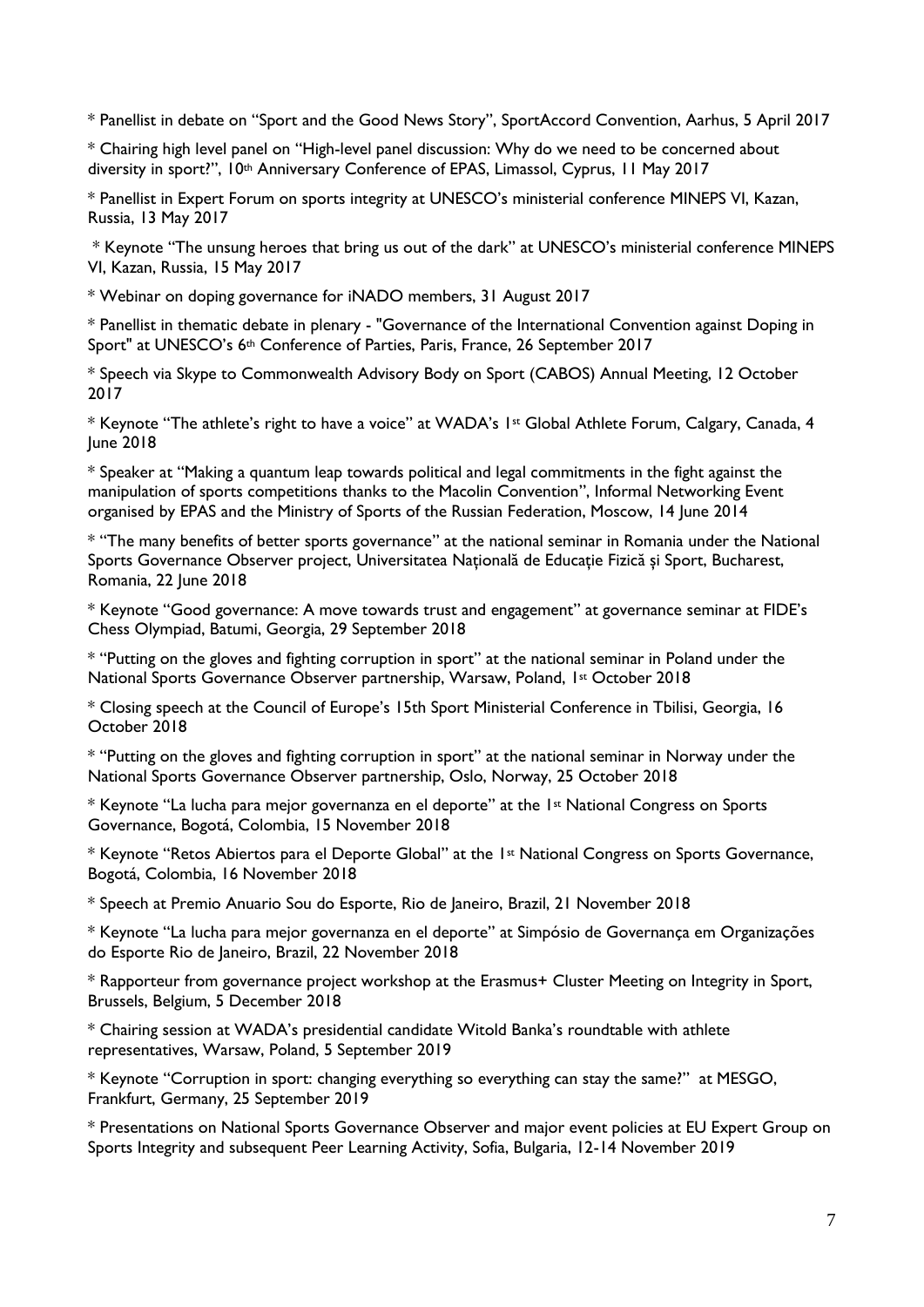\* Presentation on sports corruption at the meeting of EU Directors General for Sport under the Finnish EU-Presidency, Helsinki, Finland, 9-10 December 2019

Attending IPACS General Conference on a mandate from the Danish government, Abu Dhabi, 15 December 2019

\* "National Sports Governance Observer: Organizing the pieces for a better play" at Sustainability and Legacy in Sport, 4th international conference, Kiev, Ukraine (online), 26-27 November 2020

\* Panelist on sports integrity at EASM Sports Festival 2021, online, 27 May 2021

\* "Breaking the Culture of Silence in Sport - a journalistic duty that seems to never end" at Grävseminaret (conference for investigative journalists), Borås, Sweden, 10 September 2021

\* "World sport: A battleground of values" at MAiSI graduation ceremony, Leuven, Belgium, 11 September 2021

\* "Corruption in Sport: Changing Everything so Everything can Stay the Same?" at MESGO, Mainz, Germany, 28 September 2021

\* Interviewing IOC doyen Richard W. Pound on sports integrity for online events at Observatory for Sport in Scotland, 24 June and 12 October 2021

\* "Good Governance: The Key to Safeguarding the Values of Sport", 3rd International Forum of the Lithuanian Sports University, online, 2 December 2021

#### *Books and publications*

"Det ny Uruguay - de hjemvendte flygtninge og det ny demokrati" (The new Uruguay - repatriation and the new democracy"), MS/Hovedland 1987.

"Job i Idræt" (Job in Sports), Forlaget Studie & Erhverv 1989.

"Society's Watchdog - or Showbiz' Pet?", anthology of manuscripts from international press seminar, coeditor with Jørn Møller, DGI 1998.

Contributor to The National Danish Encyclopaedia with several articles 1995-2002.

Various newspaper columns on sports politics.

#### *Chapters in anthologies etc.*

"Fra egenværdi til megen værdi" in anthology "Demokrati og kropslighed", forlaget Bavnebanke, Denmark, 1999

"Mediernes mulighed – fra passiv doping til aktivt demokrati" in anthology "Idrættens enhed eller mangfoldighed", Klim, Denmark, 2002

"Berntines Vækkeur" in "Fred er ei det beste", publication honouring prof. Hans B. Skaset, Oslo 2005

"Play the Game" in "Korruption im Sport", anthology on sports corruption, Forum Verlag Leipzig 2006

Consultant on "Straffe!", Danish edition of Andrew Jennings' "Foul!", Forlaget Ajour 2006